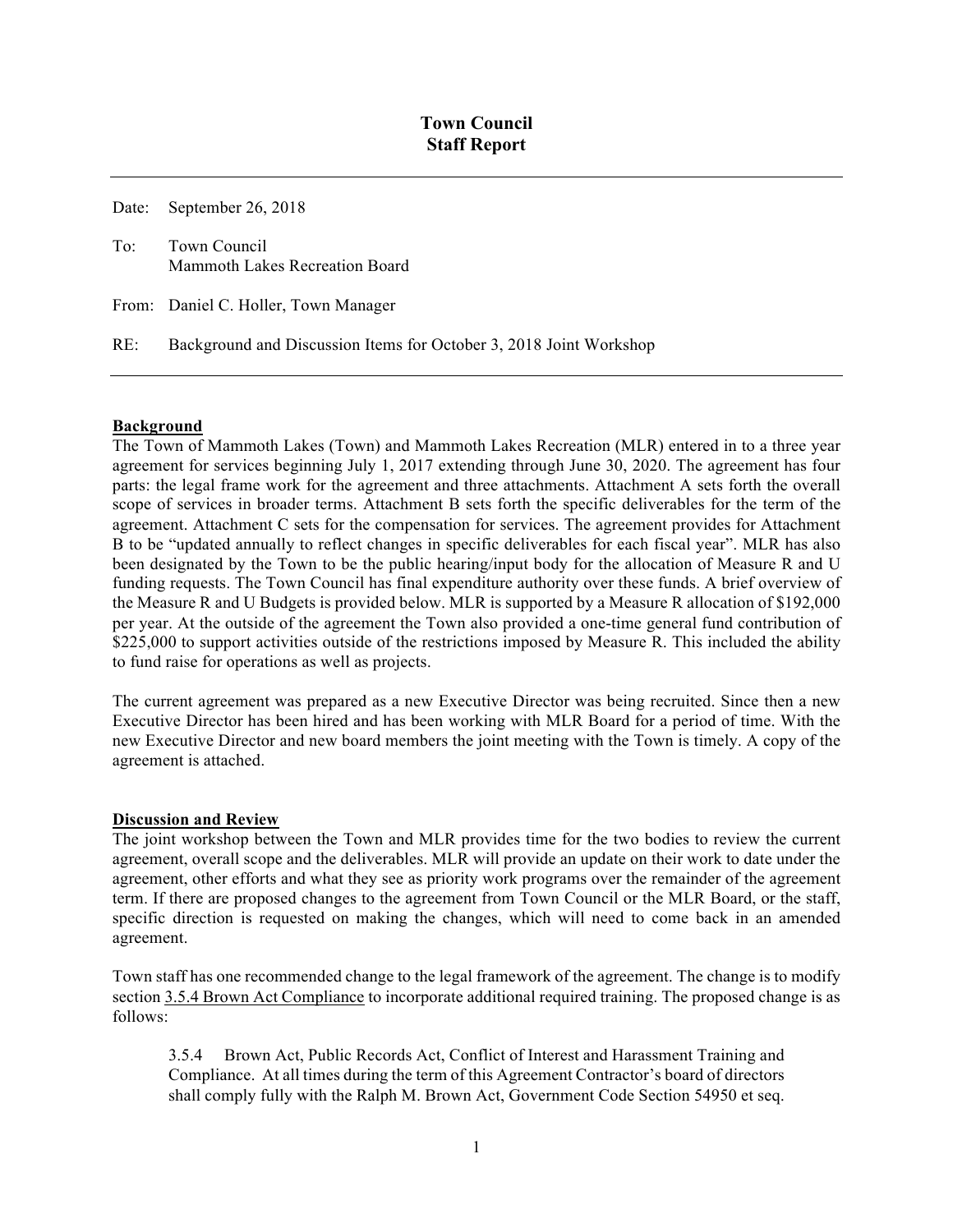Contractor's obligation hereunder shall not be limited to complying with the Brown Act with respect to the Services, but rather such obligations shall apply to all activities of Contractor and/or its board during the term of this Agreement. Contractor will comply with the California Public Records Act (PRA) Government Code Section 6250. Contractor will comply with conflict of interest codes and guidelines as provided by California Fair Political Practices Commission. Contractor staff and board will attend similar harassment training as required of elected officials and public employees. Contractor staff and board of directors shall attend training in the noted areas at least every two years and within six months of taking on their respective position. MLR shall notify the Town Clerk of any Board vacancy and the name(s) of all new Board members.

The current agreement only speaks to compliance with the Brown Act. The Town will work with MLR and our other NGOs to provide training opportunities.

Town Staff is also recommending one operational support change for consideration, in part to assist with the propose compliance change as noted and to improve public notice and access. This entails providing support for a Town staffed Assistant Clerk position. The proposed funding would be an additional allocation from Measure R and U, anticipated at \$5,000 each. There would be no reduced funding for MLR. The position, working under the Town Clerk would provide support for the broad use of the "Granicus" agenda system, providing consistency across Town and NGO agendas and minutes. The positon would clerk at least the MLR Board meetings and provide support to committee meetings. This would allow meetings such as the Mammoth Trails Committee (MTC) to be on Granicus, thereby expanding public opportunity for engagement. With the addition of a jointly funded Eastern Sierra Sustainable Recreation Coordinator position and added program work, expanded public reach will be important. Proper notice and provision of information to the public will be enhanced as well. The closer working relationship with the Town at this level is beneficial. The concept of the supporting clerk role is being presented to other NGOs as well. If approved, a formal job description, budget estimate and funding structure will be presented for approval.

The Town and MLR Board will need to review the current deliverables and determine if any changes are necessary. One to consider is the direct reference to implementation of the Eastern Sierra Sustainable Recreation Program and the oversite of the new jointly funding position with Mono County. Updates may reflect other specific work programs being undertaken by MLR. As this new position transitions in to MLR and a new work program, it is anticipated that joint follow up meeting with MLR and likely Mono County will be necessary. A general follow up joint meeting with MLR and Council should also be considered in early 2019 as well.

## **Budget Overview**

Under the current agreement MLR is funded from Measure R. The annual allocation is \$192,000. As noted above the Town did provide one time funding for non-Measure R related work. The purpose was to allow for other activities, with a focus on fund raising including operational funding to support efforts outside of Measure R. No Measure U funds were allocated for operations. MLR serves as the hearing and recommendation body to the Town Council for the expenditures of Measure R and U Funds. In the past there have been potential conflicts been MLR Board members and the allocation of Measure U funds. While the Board members do recuse themselves from the discussion, having no relationship between staff/operational funding and recommendations for use of these funds is appropriate. As the Town Council is the final appropriating authority any potential conflict is diminished.

The Trails work overseen by the Town's Trails Manager/Coordinator is funded through an annual allocation of \$300,000. The Trails Manager/Coordinator is funded 25% from the General Fund, to allow the position to be engaged in other activities and work outside of those restricted to Measure R. The Trails work program